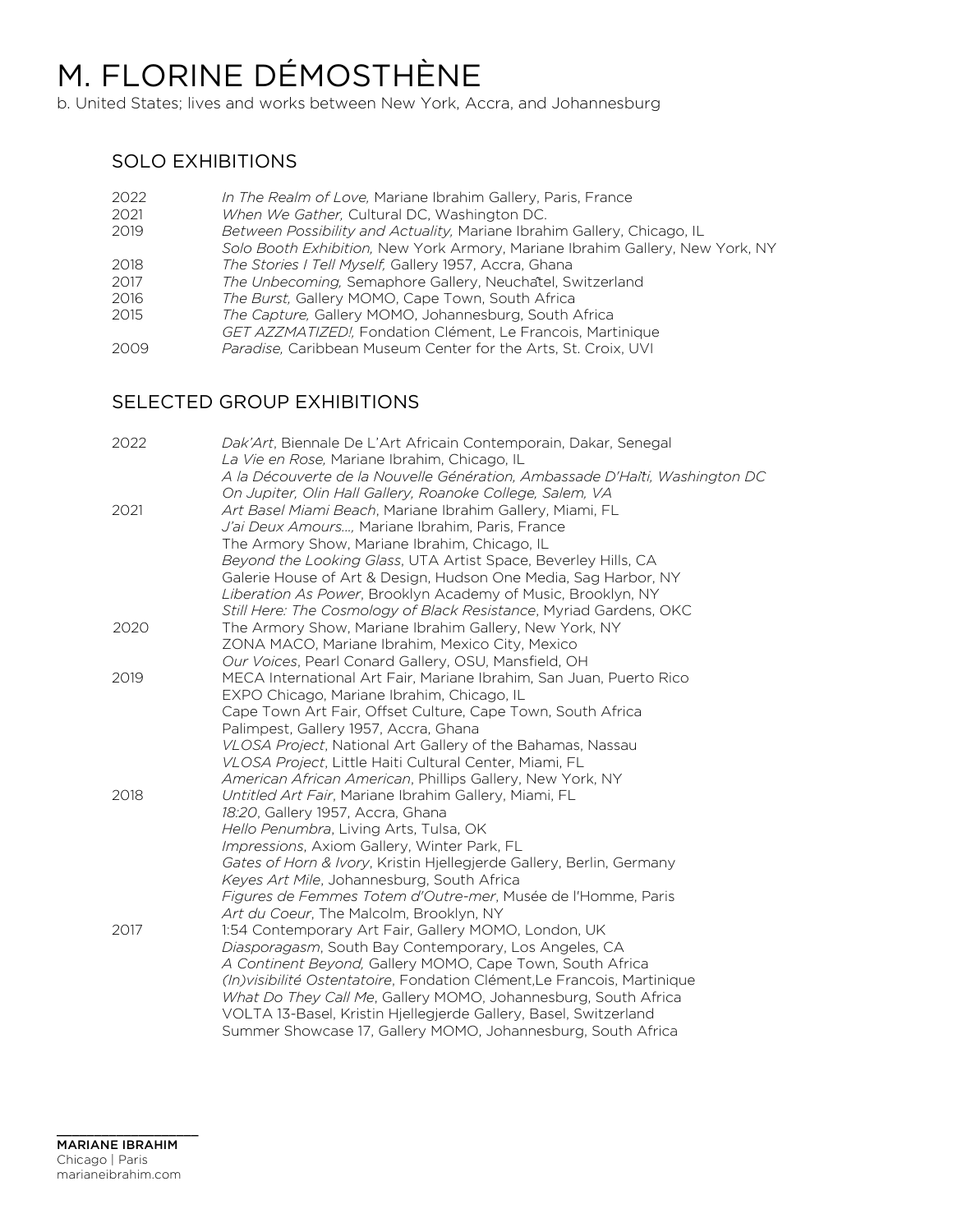| 2016 | Ondes Imprévues, Mémorial ACTe, Pointe-à-Pitre, Guadeloupe<br>EXPO Chicago 2016 with Gallery MOMO, Chicago, IL |
|------|----------------------------------------------------------------------------------------------------------------|
|      | LIFE VS TIME, Kristin Hjellegjerde Gallery, London, UK                                                         |
|      | Culture Vulture Exhibition, New York, NY                                                                       |
|      | A Bad Question, Tart Artist Collective, New York, NY                                                           |
|      | Group Exhibition, Gallery MOMO, Johannesburg, South Africa                                                     |
| 2015 | RUSH Arts 20th Anniversary Exhibition, Brooklyn, NY                                                            |
|      | The Sublime of the Mundane, Five Myles Gallery, Brooklyn, NY                                                   |
|      | Towards Intersections, UNISA Gallery, Pretoria, South Africa                                                   |
|      | Women on Paper, l'Insitite Français de Prague, Prague, Czech Republic                                          |
|      | Cape Town Art Fair-Gallery MOMO, Cape Town, South Africa                                                       |
| 2014 | Kampala Art Biennale, Kampala, Uganda                                                                          |
|      | Guest Artist, DAK'ART Biennale of African Art, Dakar, Senegal                                                  |
|      | Transformative Vision, Lowe Art Museum, Miami, FL                                                              |
|      | The Subject is Black, Leslie Lohman Museum, New York, NY                                                       |
|      | Retrospective Part 2, CDA, Westchester Gallery, Peekskill, NY                                                  |
|      | Silk & Steel, Galerie Noko, Port Elizabeth, South Africa                                                       |
|      | Norde Art, Kunstwerk Carlshütte, Büdelsdorf, Germany                                                           |
|      | Beaver, The New School, New York, NY                                                                           |
|      | Possession, New Shelter Plan Gallery, Copenhagen, Denmark                                                      |
|      | Blue Sky Collaborative Project, Harts Lane Studio, London UK                                                   |
|      | Blue Sky Collaborative Project, Fontanian Studio, Hong Kong                                                    |
| 2013 | Tribute to Frédéric Bruly Bouabré, T& T Gallery, Guadeloupe                                                    |
|      | Biennale Internationale D'Art Contemporain, Martinique                                                         |
|      | Women Look at Women, Staten Island LGBT Center, New York, NY                                                   |
|      | Caribbean Cream, BrutEdge Gallery, Jersey City, NJ                                                             |
|      | Signs of Life, Rush Corridor Gallery, Brooklyn, NY                                                             |
|      | Dreamzine, Eastern Edge Gallery, St. John's, Newfoundland                                                      |
| 2012 | Home & Away, WMA, St. George's, Grenada                                                                        |
|      | Artwiki, Berlin Biennial, Berlin, Germany                                                                      |
|      | All Things Are, Gallery At Porter Mill, MA                                                                     |
|      | Pratt Institute Foundation Faculty Exhibition, Brooklyn, NY                                                    |
| 2011 | Jamaica Center for Arts and Learning Studio Program Exhibition, Jamaica, NY                                    |
|      | Caridi Gallery, Scope Miami Fair, Miami, FL Dell Pryor Gallery, Detroit, MI                                    |
|      | Dell Pryor Gallery, Detroit, MI                                                                                |
|      | Emerge Art Fair, Washington, DC                                                                                |
|      | African & Afro-Caribbean Art/Design Festival, UK                                                               |
|      | What She Longed To Tell, Savae Inc, Brooklyn, NY                                                               |
|      | Color in Black, SQPA, Jamaica, NY                                                                              |

# AWARDS, RESIDENCIES & COMMISSIONS

| Illumination on Archer, Ahha Museum, Tulsa, OK<br>2018<br>Tulsa Artist Fellowship                                   |  |
|---------------------------------------------------------------------------------------------------------------------|--|
| Canoe Project, The Gathering Place, Tulsa, OK<br>Visual Life of Social Afflictions Project, Small Axe, New York, NY |  |
| Artist in Residence, Gallery 1957, Accra, Ghana                                                                     |  |
| Artist in Residence, The Cooper Union, New York, NY<br>2017                                                         |  |
| Haitian Heroes, Private Client, Minneapolis, MN                                                                     |  |
| Visiting Artist, Nafasi Art Space, Dar es Salaam, Tanzania<br>2016                                                  |  |
| 2015<br>Artist in Residence, Gallery MOMO, Johannesburg, South Africa                                               |  |
| Art Moves Africa Grant                                                                                              |  |
| Creative Black Star Award                                                                                           |  |
| Artist Symposium, Multipoint, Nitre, Slovakia<br>2013                                                               |  |
| 2012<br>Keyholder Residency, Lower East Side Printshop, New York, NY                                                |  |
| 2011<br>Studio LLC Residency, JCAL, Jamaica, NY                                                                     |  |
| Joan Mitchell Foundation Grant                                                                                      |  |
| Hard Candy, Playtime Trade Show, New York, NY                                                                       |  |
| Design Residency, Kokrobite Institute, Accra, Ghana<br>2009                                                         |  |
| Studio Residency, Caribbean Museum CA, St. Croix                                                                    |  |
| 2006<br>Artist in Residence, Braziers Workshop, London, UK                                                          |  |